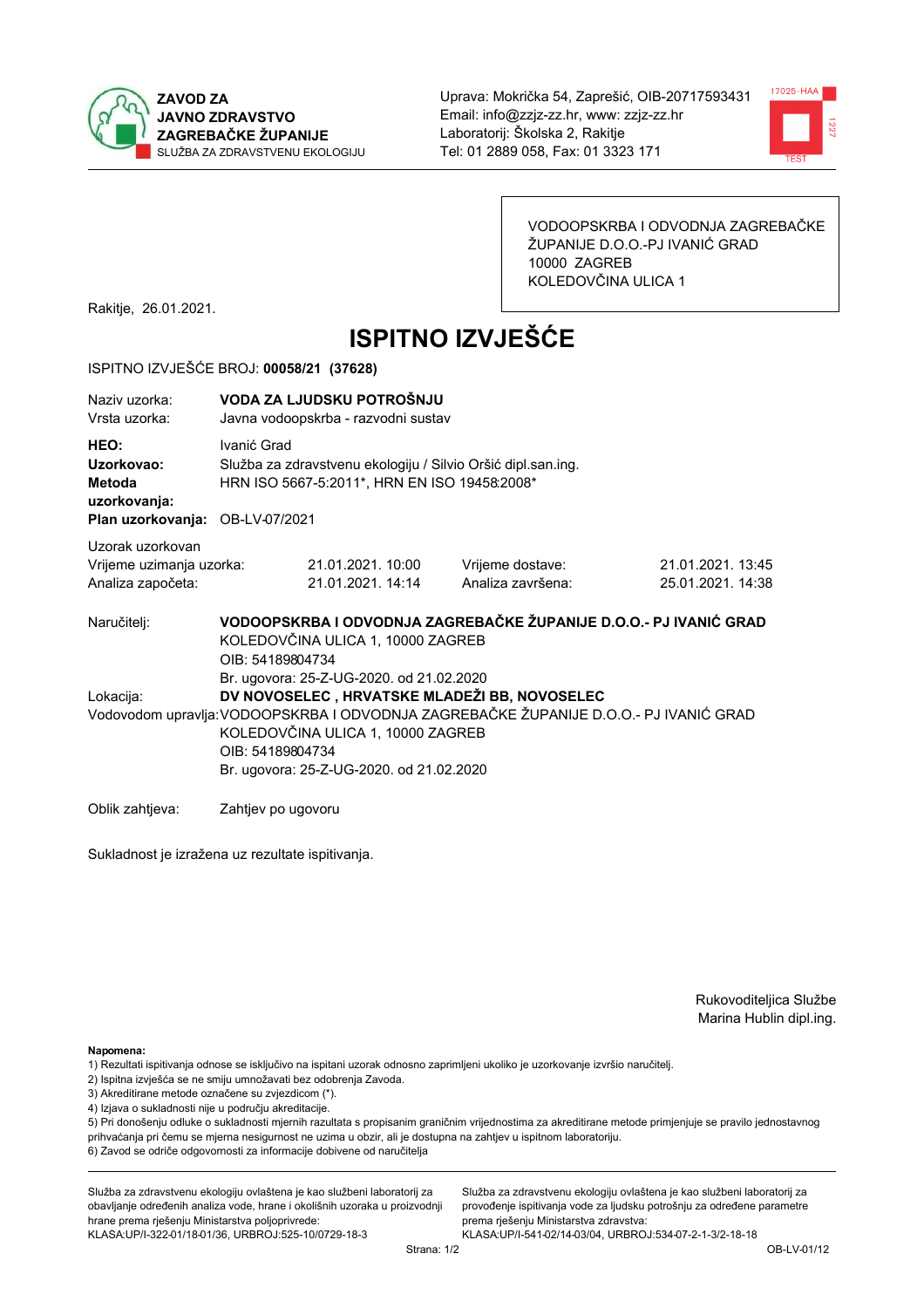# **REZULTATI ISPITIVANJA:**

| Pokazatelj                | <b>Metoda</b>                           | <b>MJ</b>                   | <b>Rezultatt</b> | <b>MDK**</b> | <b>Sukladno</b> |
|---------------------------|-----------------------------------------|-----------------------------|------------------|--------------|-----------------|
| Temperatura               | Standard Methods 21st Ed.<br>2005.2550B | $^{\circ}$ C                | 10,4             | 25           | DA              |
| Slobodni rezidualni klor  | HRN EN ISO 7393-2:2018*                 | mg/L $Cl_2$                 | 0,14             | 0,5          | DA              |
| Boja                      | HRN EN ISO 7887:2012                    | mg/L Pt/Co skale            | < 5              | 20           | DA              |
| Mutnoća                   | HRN EN ISO 7027-1:2016*                 | NTU jedinica                | 0,15             | 4            | DA              |
| <b>Miris</b>              | HRN EN 1622:2008                        |                             | bez              | bez          | DA              |
| Okus                      | HRN EN 1622:2008                        |                             | bez              | bez          | DA              |
| pH                        | HRN EN ISO 10523:2012*                  | pH jedinica                 | 7,5              | $6.5 - 9.5$  | DA              |
| Temp.pri određivanju pH   |                                         | $\overline{c}$              | 16,7             |              |                 |
| Elektrovodljivost         | HRN EN 27888:2008*                      | µScm <sup>-1</sup> pri 20°C | 436              | 2.500        | DA              |
| Utrošak KMnO <sub>4</sub> | HRN EN ISO 8467:2001                    | mg/L O <sub>2</sub>         | 0,7              | 5,0          | DA              |
| Kloridi                   | HRN EN ISO 10304-1:2009*                | mg/L CI                     | 10,2             | 250,0        | DA              |
| Nitriti                   | HRN EN ISO 10304-1:2009*                | mg/L $(NO2)$                | < 0,050          | 0,50         | DA              |
| Nitrati                   | HRN EN ISO 10304-1:2009*                | mg/L $(NO3)$                | 5,5              | 50           | DA              |
| Amonij                    | HRN ISO 7150-1:1998*                    | mg/L $(NH_A^+)$             | < 0,05           | 0,50         | DA              |

trezultat izražen kao manje od (<) odnosi se na granicu kvantifikacije

\*\*maksimalno dozvoljena koncentracija

## Izjava o sukladnosti

Prema ispitanim parametrima uzorak vode JE SUKLADAN zahtjevima članka 5. Zakona o vodi za ljudsku potrošnju (NN 56/2013, 64/2015, 104/2017, 115/2018, 16/2020) i priloga I Pravilnika o parametrima sukladnosti, metodama analize, monitoringu i planovima sigurnosti vode za ljudsku potrošnju te načinu vođenja registra pravnih osoba koje obavljaju djelatnost javne vodoopskrbe (NN 125/2017, 39/2020).

> Voditeljica Odsjeka Nikolina Ciban dipl.ing.

# Odsiek za mikrobiološka ispitivanja voda

# **REZULTATI ISPITIVANJA:**

| Pokazatelj             | <b>Metoda</b>           | <b>MJ</b>   | <b>Rezultat</b> | MDK** | Sukladno |
|------------------------|-------------------------|-------------|-----------------|-------|----------|
| Ukupni koliformi       | HRN EN ISO 9308-1:2014* | broj/100 mL |                 | 0     | DA       |
| Escherichia coli       | HRN EN ISO 9308-1:2014* | broj/100 mL | < 1             | 0     | DA       |
| Enterokoki             | HRN EN ISO 7899-2:2000* | broj/100 mL | < 1             | 0     | DA       |
| Pseudomonas aeruginosa | HRN EN ISO 16266:2008*  | broj/100 mL | < 1             | 0     | DA       |
| Aerobne bakt -36°C/48h | HRN EN ISO 6222:2000*   | broj/1 mL   | < 1             | 100   | DA       |
| Aerobne bakt -22°C/72h | HRN EN ISO 6222:2000*   | broj/1 mL   | < 1             | 100   | DA       |

\*\*maksimalno dozvoljena koncentracija

#### Izjava o sukladnosti

Prema ispitanim parametrima uzorak vode JE SUKLADAN zahtjevima članka 5. Zakona o vodi za ljudsku potrošnju (NN 56/2013, 64/2015, 104/2017, 115/2018, 16/2020) i priloga I Pravilnika o parametrima sukladnosti, metodama analize, monitoringu i planovima sigurnosti vode za ljudsku potrošnju te načinu vođenja registra pravnih osoba koje obavljaju djelatnost javne vodoopskrbe (NN 125/2017, 39/2020).

> Voditeljica Odsjeka Marina Hublin dipl.ing.

## KRAJ ISPITNOG IZVJEŠĆA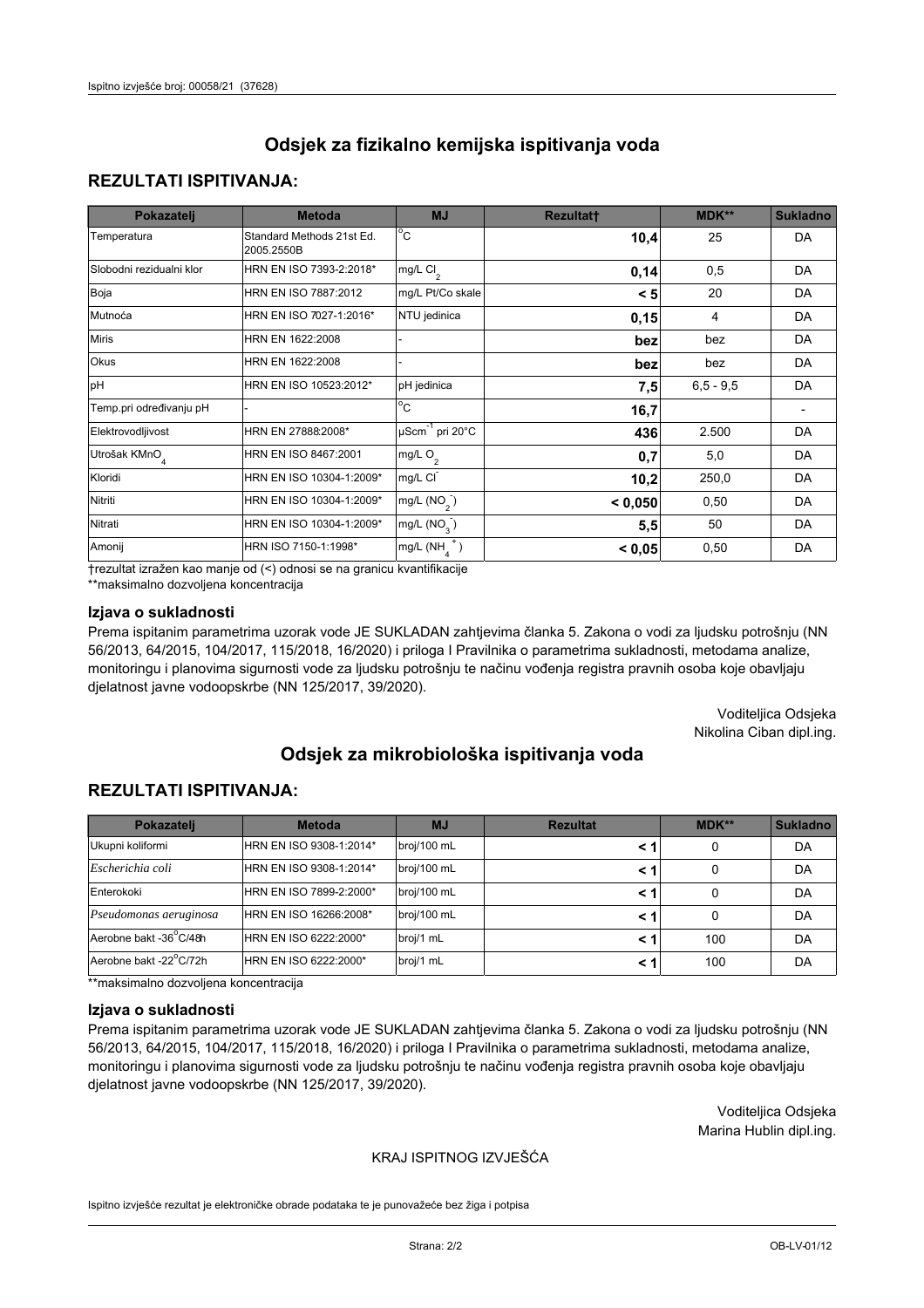



VODOOPSKRBA I ODVODNJA ZAGREBAČKE ŽUPANIJE D.O.O.-PJ IVANIĆ GRAD 10000 ZAGREB KOLEDOVČINA ULICA 1

Rakitje, 26.01.2021.

# **ISPITNO IZVJEŠĆE**

#### ISPITNO IZVJEŠĆE BROJ: 00057/21 (37627)

| Naziv uzorka:<br>Vrsta uzorka:                                                  | VODA ZA LJUDSKU POTROŠNJU<br>Javna vodoopskrba - razvodni sustav |                                                                                                              |                                                                                       |                                                                   |  |  |  |
|---------------------------------------------------------------------------------|------------------------------------------------------------------|--------------------------------------------------------------------------------------------------------------|---------------------------------------------------------------------------------------|-------------------------------------------------------------------|--|--|--|
| HEO:<br>Uzorkovao:<br>Metoda<br>uzorkovanja:<br>Plan uzorkovanja: OB-LV-07/2021 | Ivanić Grad                                                      | Služba za zdravstvenu ekologiju / Silvio Oršić dipl.san.ing.<br>HRN ISO 5667-5:2011*, HRN EN ISO 19458:2008* |                                                                                       |                                                                   |  |  |  |
| Uzorak uzorkovan                                                                |                                                                  |                                                                                                              |                                                                                       |                                                                   |  |  |  |
| Vrijeme uzimanja uzorka:                                                        |                                                                  | 21.01.2021.09:40                                                                                             | Vrijeme dostave:                                                                      | 21.01.2021. 13:45                                                 |  |  |  |
| Analiza započeta:                                                               |                                                                  | 21.01.2021.14:13                                                                                             | Analiza završena:                                                                     | 25.01.2021.14:37                                                  |  |  |  |
| Naručitelj:                                                                     | OIB: 54189804734                                                 | KOLEDOVČINA ULICA 1, 10000 ZAGREB<br>Br. ugovora: 25-Z-UG-2020. od 21.02.2020                                |                                                                                       | VODOOPSKRBA I ODVODNJA ZAGREBAČKE ŽUPANIJE D.O.O.- PJ IVANIĆ GRAD |  |  |  |
| Lokacija:                                                                       | NH KOD ŠKOLE, KRIŽ                                               |                                                                                                              |                                                                                       |                                                                   |  |  |  |
|                                                                                 | OIB: 54189804734                                                 | KOLEDOVČINA ULICA 1, 10000 ZAGREB<br>Br. ugovora: 25-Z-UG-2020. od 21.02.2020                                | Vodovodom upravlja: VODOOPSKRBA I ODVODNJA ZAGREBAČKE ŽUPANIJE D.O.O.- PJ IVANIĆ GRAD |                                                                   |  |  |  |
| Oblik zahtieva:                                                                 | Zahtjev po ugovoru                                               |                                                                                                              |                                                                                       |                                                                   |  |  |  |

Sukladnost je izražena uz rezultate ispitivanja.

Rukovoditeljica Službe Marina Hublin dipl.ing.

Napomena:

- 1) Rezultati ispitivanja odnose se isključivo na ispitani uzorak odnosno zaprimljeni ukoliko je uzorkovanje izvršio naručiteli.
- 2) Ispitna izvješća se ne smiju umnožavati bez odobrenja Zavoda.
- 3) Akreditirane metode označene su zvjezdicom (\*).
- 4) Izjava o sukladnosti nije u području akreditacije.

5) Pri donošenju odluke o sukladnosti mjernih razultata s propisanim graničnim vrijednostima za akreditirane metode primjenjuje se pravilo jednostavnog prihvaćanja pri čemu se mjerna nesigurnost ne uzima u obzir, ali je dostupna na zahtjev u ispitnom laboratoriju.

6) Zavod se odriče odgovornosti za informacije dobivene od naručitelja

Služba za zdravstvenu ekologiju ovlaštena je kao službeni laboratorij za obavljanje određenih analiza vode, hrane i okolišnih uzoraka u proizvodnji hrane prema rješenju Ministarstva poljoprivrede: KLASA.UP/I-322-01/18-01/36, URBROJ:525-10/0729-18-3

Služba za zdravstvenu ekologiju ovlaštena je kao službeni laboratorij za provođenje ispitivanja vode za ljudsku potrošnju za određene parametre prema riešenju Ministarstva zdravstva: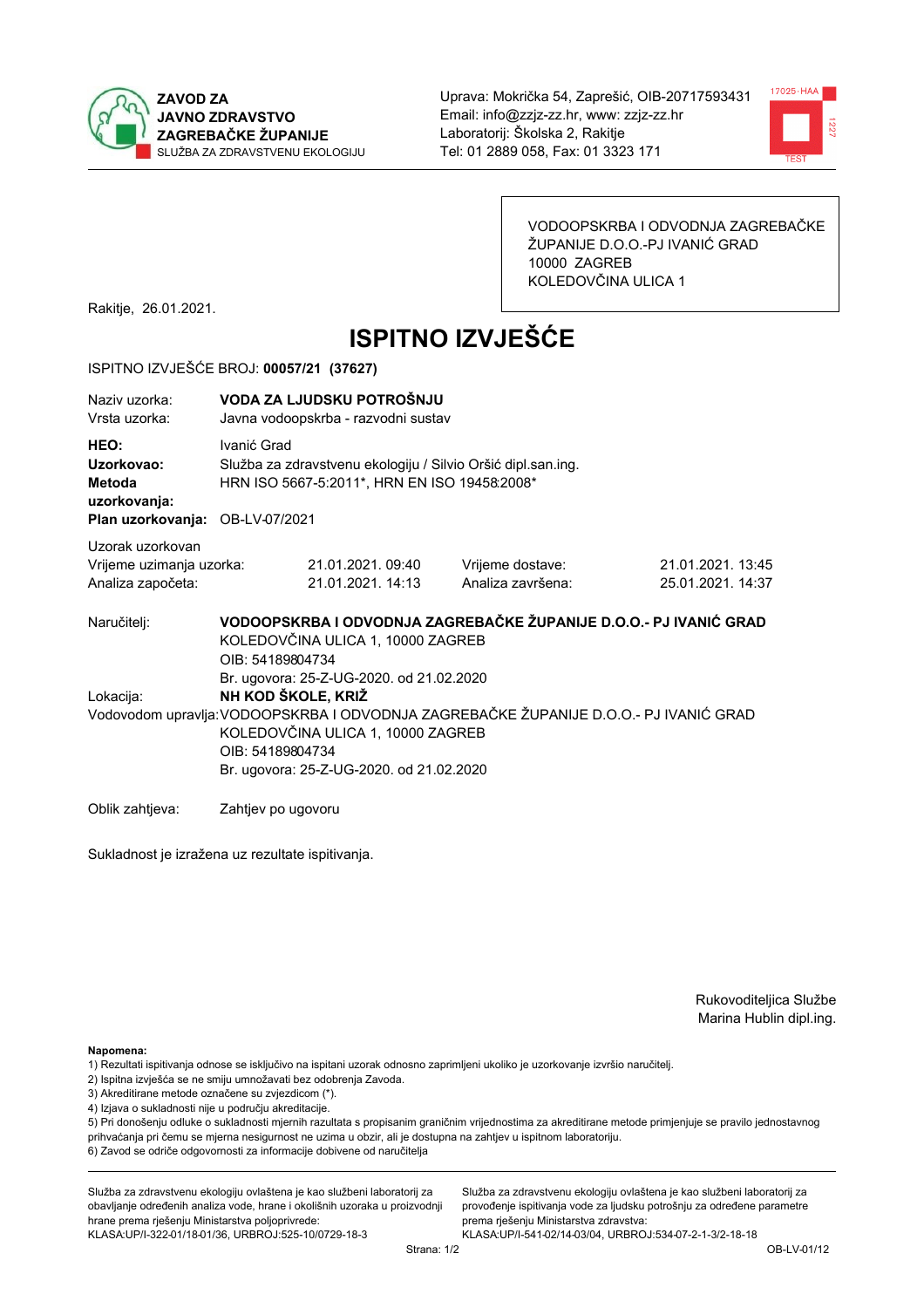# **REZULTATI ISPITIVANJA:**

| Pokazatelj                | <b>Metoda</b>                           | <b>MJ</b>                   | <b>Rezultatt</b> | MDK**       | <b>Sukladno</b> |
|---------------------------|-----------------------------------------|-----------------------------|------------------|-------------|-----------------|
| Temperatura               | Standard Methods 21st Ed.<br>2005.2550B | $^{\circ}$ C                | 7,4              | 25          | DA              |
| Slobodni rezidualni klor  | HRN EN ISO 7393-2:2018*                 | $mg/L$ Cl <sub>2</sub>      | 0,18             | 0,5         | DA              |
| Boja                      | HRN EN ISO 7887:2012                    | mg/L Pt/Co skale            | < 5              | 20          | DA              |
| Mutnoća                   | HRN EN ISO 7027-1:2016*                 | NTU jedinica                | 0, 19            | 4           | DA              |
| <b>Miris</b>              | HRN EN 1622:2008                        |                             | bez              | bez         | DA              |
| Okus                      | HRN EN 1622:2008                        |                             | bez              | bez         | DA              |
| pH                        | HRN EN ISO 10523:2012*                  | pH jedinica                 | 7,5              | $6,5 - 9,5$ | DA              |
| Temp.pri određivanju pH   |                                         | $\overline{c}$              | 16,5             |             |                 |
| Elektrovodljivost         | HRN EN 27888:2008*                      | µScm <sup>-1</sup> pri 20°C | 437              | 2.500       | DA              |
| Utrošak KMnO <sub>4</sub> | HRN EN ISO 8467:2001                    | mg/L O <sub>2</sub>         | 0,7              | 5,0         | DA              |
| Kloridi                   | HRN EN ISO 10304-1:2009*                | mg/L CI                     | 10,3             | 250,0       | DA              |
| Nitriti                   | HRN EN ISO 10304-1:2009*                | mg/L $(NO2)$                | < 0,050          | 0,50        | DA              |
| Nitrati                   | HRN EN ISO 10304-1:2009*                | mg/L (NO <sub>3</sub> )     | 5,8              | 50          | DA              |
| Amonij                    | HRN ISO 7150-1:1998*                    | $mg/L(NH_A^+)$              | < 0,05           | 0,50        | DA              |

trezultat izražen kao manje od (<) odnosi se na granicu kvantifikacije

\*\*maksimalno dozvoljena koncentracija

## Izjava o sukladnosti

Prema ispitanim parametrima uzorak vode JE SUKLADAN zahtjevima članka 5. Zakona o vodi za ljudsku potrošnju (NN 56/2013, 64/2015, 104/2017, 115/2018, 16/2020) i priloga I Pravilnika o parametrima sukladnosti, metodama analize, monitoringu i planovima sigurnosti vode za ljudsku potrošnju te načinu vođenja registra pravnih osoba koje obavljaju djelatnost javne vodoopskrbe (NN 125/2017, 39/2020).

> Voditeljica Odsjeka Nikolina Ciban dipl.ing.

# Odsiek za mikrobiološka ispitivanja voda

## **REZULTATI ISPITIVANJA:**

| Pokazatelj             | <b>Metoda</b>           | <b>MJ</b>   | <b>Rezultat</b> | MDK** | <b>Sukladno</b> |
|------------------------|-------------------------|-------------|-----------------|-------|-----------------|
| Ukupni koliformi       | HRN EN ISO 9308-1:2014* | broj/100 mL | < 1             | 0     | DA              |
| Escherichia coli       | HRN EN ISO 9308-1:2014* | broj/100 mL | < 1             | 0     | DA              |
| Enterokoki             | HRN EN ISO 7899-2:2000* | broj/100 mL | < 1             | 0     | DA              |
| Pseudomonas aeruginosa | HRN EN ISO 16266:2008*  | broj/100 mL | < 1             | 0     | DA              |
| Aerobne bakt -36°C/48h | HRN EN ISO 6222:2000*   | broj/1 mL   | < 1             | 100   | DA              |
| Aerobne bakt -22°C/72h | HRN EN ISO 6222:2000*   | broj/1 mL   | < 1             | 100   | DA              |

\*\*maksimalno dozvoljena koncentracija

#### Izjava o sukladnosti

Prema ispitanim parametrima uzorak vode JE SUKLADAN zahtjevima članka 5. Zakona o vodi za ljudsku potrošnju (NN 56/2013, 64/2015, 104/2017, 115/2018, 16/2020) i priloga I Pravilnika o parametrima sukladnosti, metodama analize, monitoringu i planovima sigurnosti vode za ljudsku potrošnju te načinu vođenja registra pravnih osoba koje obavljaju djelatnost javne vodoopskrbe (NN 125/2017, 39/2020).

> Voditeljica Odsjeka Marina Hublin dipl.ing.

## KRAJ ISPITNOG IZVJEŠĆA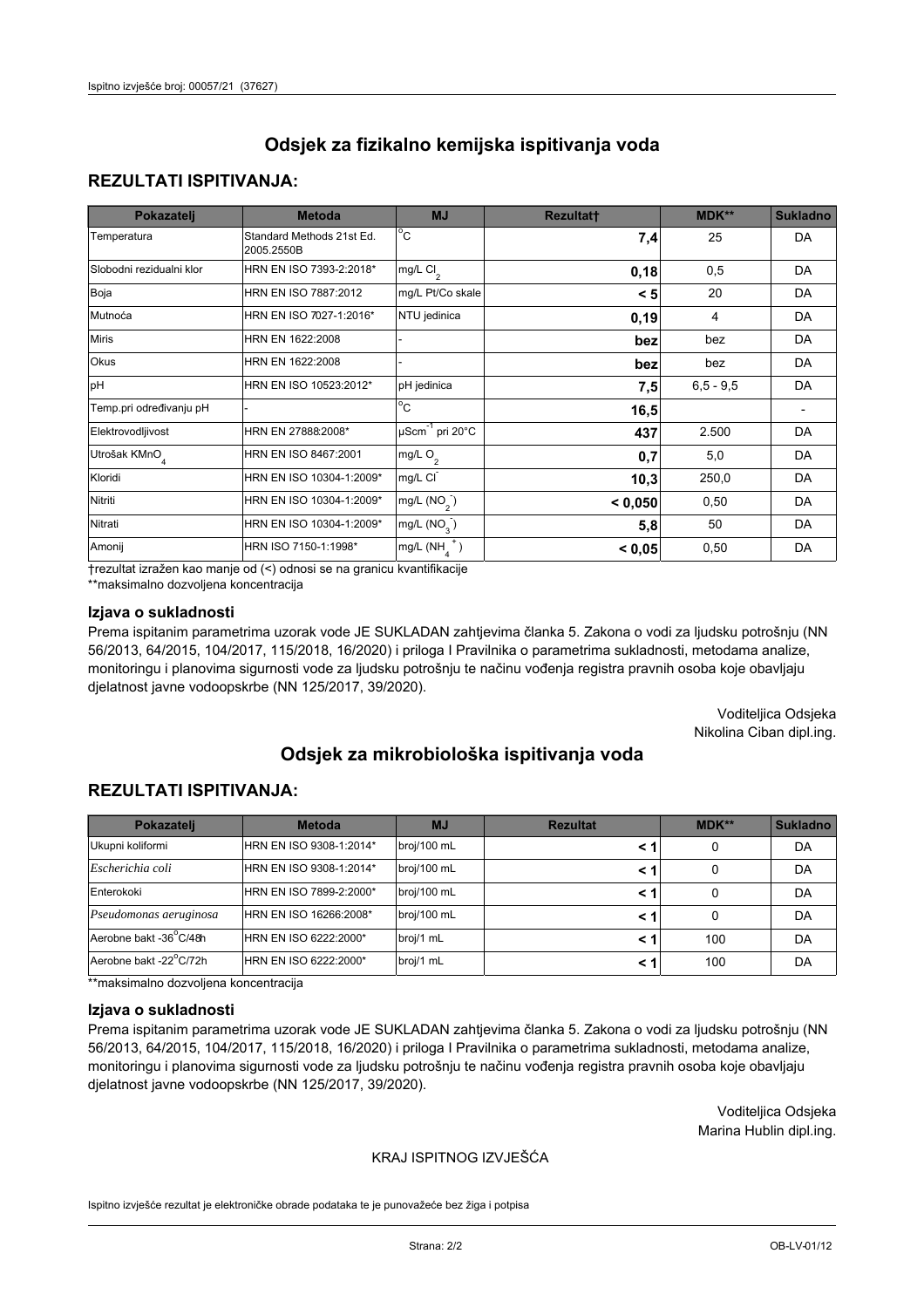



VODOOPSKRBA I ODVODNJA ZAGREBAČKE ŽUPANIJE D.O.O.-PJ IVANIĆ GRAD 10000 ZAGREB KOLEDOVČINA ULICA 1

Rakitje, 26.01.2021.

# **ISPITNO IZVJEŠĆE**

#### ISPITNO IZVJEŠĆE BROJ: 00056/21 (37626)

| Naziv uzorka:<br>Vrsta uzorka:                                                  | VODA ZA LJUDSKU POTROŠNJU<br>Javna vodoopskrba - razvodni sustav                                                                                                                                                                                                          |                                       |                                       |  |  |  |
|---------------------------------------------------------------------------------|---------------------------------------------------------------------------------------------------------------------------------------------------------------------------------------------------------------------------------------------------------------------------|---------------------------------------|---------------------------------------|--|--|--|
| HEO:<br>Uzorkovao:<br>Metoda<br>uzorkovanja:<br>Plan uzorkovanja: OB-LV-07/2021 | Ivanić Grad<br>Služba za zdravstvenu ekologiju / Silvio Oršić dipl.san.ing.<br>HRN ISO 5667-5:2011*, HRN EN ISO 19458:2008*                                                                                                                                               |                                       |                                       |  |  |  |
| Uzorak uzorkovan<br>Vrijeme uzimanja uzorka:<br>Analiza započeta:               | 21.01.2021.09:20<br>21.01.2021.14:13                                                                                                                                                                                                                                      | Vrijeme dostave:<br>Analiza završena: | 21.01.2021. 13:45<br>25.01.2021.14:37 |  |  |  |
| Naručitelj:                                                                     | VODOOPSKRBA I ODVODNJA ZAGREBAČKE ŽUPANIJE D.O.O.- PJ IVANIĆ GRAD<br>KOLEDOVČINA ULICA 1, 10000 ZAGREB<br>OIB: 54189804734                                                                                                                                                |                                       |                                       |  |  |  |
| Lokacija:                                                                       | Br. ugovora: 25-Z-UG-2020. od 21.02.2020<br>NH KOD ŠKOLE, IVANIČKO GRABERJE<br>Vodovodom upravlja: VODOOPSKRBA I ODVODNJA ZAGREBAČKE ŽUPANIJE D.O.O.- PJ IVANIĆ GRAD<br>KOLEDOVČINA ULICA 1, 10000 ZAGREB<br>OIB: 54189804734<br>Br. ugovora: 25-Z-UG-2020. od 21.02.2020 |                                       |                                       |  |  |  |
| Oblik zahtieva:                                                                 | Zahtjev po ugovoru                                                                                                                                                                                                                                                        |                                       |                                       |  |  |  |

Sukladnost je izražena uz rezultate ispitivanja.

Rukovoditeljica Službe Marina Hublin dipl.ing.

Napomena:

- 1) Rezultati ispitivanja odnose se isključivo na ispitani uzorak odnosno zaprimljeni ukoliko je uzorkovanje izvršio naručitelj.
- 2) Ispitna izvješća se ne smiju umnožavati bez odobrenja Zavoda.
- 3) Akreditirane metode označene su zvjezdicom (\*).
- 4) Izjava o sukladnosti nije u području akreditacije.

5) Pri donošenju odluke o sukladnosti mjernih razultata s propisanim graničnim vrijednostima za akreditirane metode primjenjuje se pravilo jednostavnog prihvaćanja pri čemu se mjerna nesigurnost ne uzima u obzir, ali je dostupna na zahtjev u ispitnom laboratoriju.

6) Zavod se odriče odgovornosti za informacije dobivene od naručitelja

Služba za zdravstvenu ekologiju ovlaštena je kao službeni laboratorij za obavljanje određenih analiza vode, hrane i okolišnih uzoraka u proizvodnji hrane prema rješenju Ministarstva poljoprivrede: KLASA.UP/I-322-01/18-01/36, URBROJ:525-10/0729-18-3

Služba za zdravstvenu ekologiju ovlaštena je kao službeni laboratorij za provođenje ispitivanja vode za ljudsku potrošnju za određene parametre prema riešenju Ministarstva zdravstva: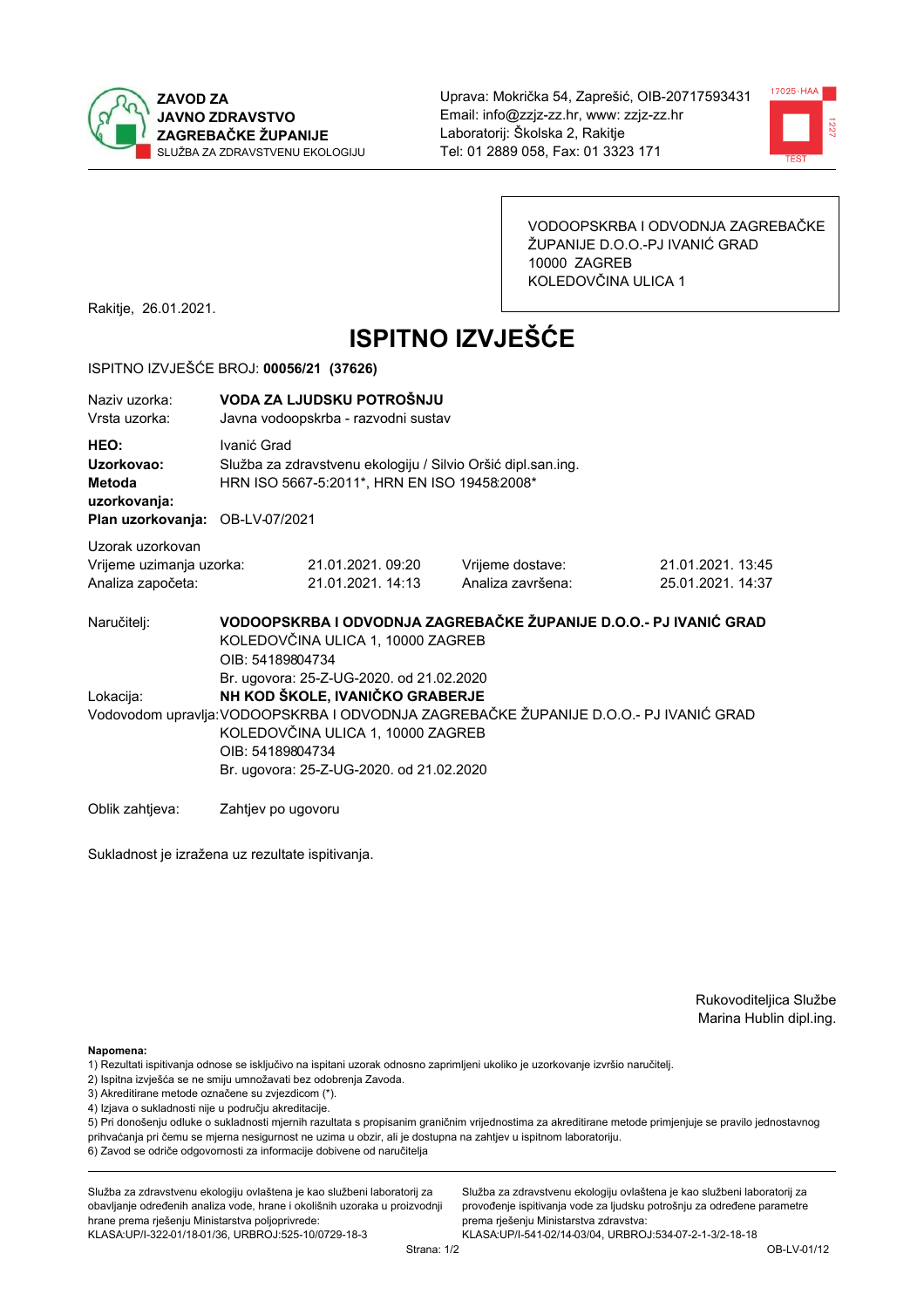# **REZULTATI ISPITIVANJA:**

| Pokazatelj                | <b>Metoda</b>                           | <b>MJ</b>                   | <b>Rezultatt</b> | <b>MDK**</b> | <b>Sukladno</b> |
|---------------------------|-----------------------------------------|-----------------------------|------------------|--------------|-----------------|
| Temperatura               | Standard Methods 21st Ed.<br>2005.2550B | $^{\circ}$ C                | 8,4              | 25           | DA              |
| Slobodni rezidualni klor  | HRN EN ISO 7393-2:2018*                 | mg/L $Cl_2$                 | 0,08             | 0,5          | DA              |
| Boja                      | HRN EN ISO 7887:2012                    | mg/L Pt/Co skale            | < 5              | 20           | DA              |
| Mutnoća                   | HRN EN ISO 7027-1:2016*                 | NTU jedinica                | 0,22             | 4            | DA              |
| <b>Miris</b>              | HRN EN 1622:2008                        |                             | bez              | bez          | DA              |
| Okus                      | HRN EN 1622:2008                        |                             | bez              | bez          | DA              |
| pH                        | HRN EN ISO 10523:2012*                  | pH jedinica                 | 7,5              | $6.5 - 9.5$  | DA              |
| Temp.pri određivanju pH   |                                         | $\overline{c}$              | 16,7             |              |                 |
| Elektrovodljivost         | HRN EN 27888:2008*                      | µScm <sup>-1</sup> pri 20°C | 426              | 2.500        | DA              |
| Utrošak KMnO <sub>4</sub> | HRN EN ISO 8467:2001                    | mg/L O <sub>2</sub>         | 0,6              | 5,0          | DA              |
| Kloridi                   | HRN EN ISO 10304-1:2009*                | mg/L CI                     | 10,7             | 250,0        | DA              |
| Nitriti                   | HRN EN ISO 10304-1:2009*                | mg/L $(NO2)$                | < 0,050          | 0,50         | DA              |
| Nitrati                   | HRN EN ISO 10304-1:2009*                | mg/L $(NO3)$                | 6,0              | 50           | DA              |
| Amonij                    | HRN ISO 7150-1:1998*                    | mg/L $(NH_A^+)$             | < 0,05           | 0,50         | DA              |

trezultat izražen kao manje od (<) odnosi se na granicu kvantifikacije

\*\*maksimalno dozvoljena koncentracija

## Izjava o sukladnosti

Prema ispitanim parametrima uzorak vode JE SUKLADAN zahtjevima članka 5. Zakona o vodi za ljudsku potrošnju (NN 56/2013, 64/2015, 104/2017, 115/2018, 16/2020) i priloga I Pravilnika o parametrima sukladnosti, metodama analize, monitoringu i planovima sigurnosti vode za ljudsku potrošnju te načinu vođenja registra pravnih osoba koje obavljaju djelatnost javne vodoopskrbe (NN 125/2017, 39/2020).

> Voditeljica Odsjeka Nikolina Ciban dipl.ing.

# Odsiek za mikrobiološka ispitivanja voda

# **REZULTATI ISPITIVANJA:**

| Pokazatelj             | <b>Metoda</b>           | <b>MJ</b>   | <b>Rezultat</b> | MDK** | <b>Sukladno</b> |
|------------------------|-------------------------|-------------|-----------------|-------|-----------------|
| Ukupni koliformi       | HRN EN ISO 9308-1:2014* | broj/100 mL |                 | 0     | DA              |
| Escherichia coli       | HRN EN ISO 9308-1:2014* | broj/100 mL | < 1             | 0     | DA              |
| Enterokoki             | HRN EN ISO 7899-2:2000* | broj/100 mL | < 1             | 0     | DA              |
| Pseudomonas aeruginosa | HRN EN ISO 16266:2008*  | broj/100 mL | < 1             | 0     | DA              |
| Aerobne bakt -36°C/48h | HRN EN ISO 6222:2000*   | broj/1 mL   | 19              | 100   | DA              |
| Aerobne bakt -22°C/72h | HRN EN ISO 6222:2000*   | broj/1 mL   | J.              | 100   | DA              |

\*\*maksimalno dozvoljena koncentracija

#### Izjava o sukladnosti

Prema ispitanim parametrima uzorak vode JE SUKLADAN zahtjevima članka 5. Zakona o vodi za ljudsku potrošnju (NN 56/2013, 64/2015, 104/2017, 115/2018, 16/2020) i priloga I Pravilnika o parametrima sukladnosti, metodama analize, monitoringu i planovima sigurnosti vode za ljudsku potrošnju te načinu vođenja registra pravnih osoba koje obavljaju djelatnost javne vodoopskrbe (NN 125/2017, 39/2020).

> Voditeljica Odsjeka Marina Hublin dipl.ing.

## KRAJ ISPITNOG IZVJEŠĆA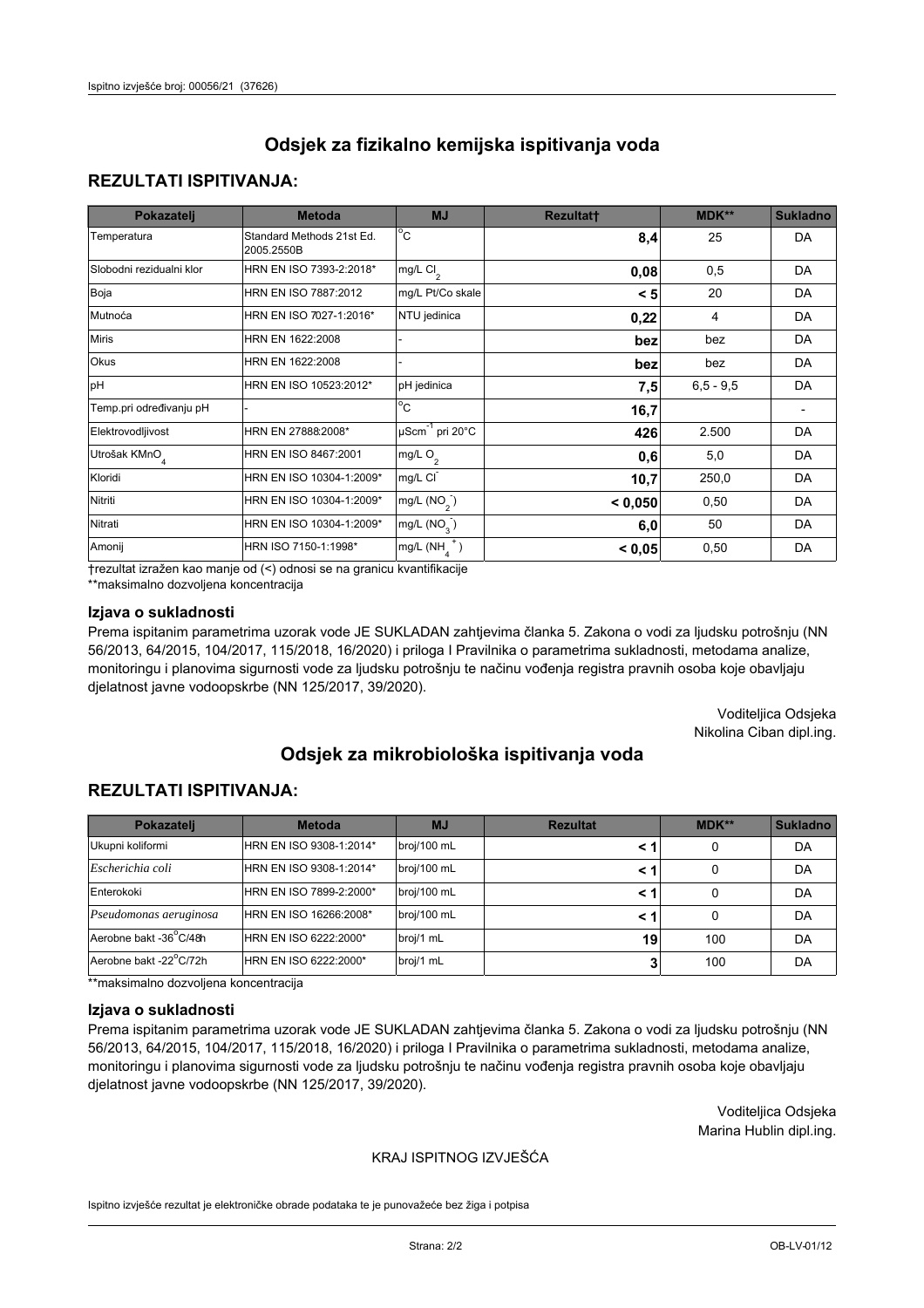



VODOOPSKRBA I ODVODNJA ZAGREBAČKE ŽUPANIJE D.O.O.-PJ IVANIĆ GRAD 10000 ZAGREB KOLEDOVČINA ULICA 1

Rakitje, 26.01.2021.

# **ISPITNO IZVJEŠĆE**

#### ISPITNO IZVJEŠĆE BROJ: 00055/21 (37625)

| Naziy uzorka:<br>Vrsta uzorka:                                                  | VODA ZA LJUDSKU POTROŠNJU<br>Javna vodoopskrba - razvodni sustav                                                                                                                                                                                             |                                                                                                        |                                       |                                       |  |  |  |
|---------------------------------------------------------------------------------|--------------------------------------------------------------------------------------------------------------------------------------------------------------------------------------------------------------------------------------------------------------|--------------------------------------------------------------------------------------------------------|---------------------------------------|---------------------------------------|--|--|--|
| HEO:<br>Uzorkovao:<br>Metoda<br>uzorkovanja:<br>Plan uzorkovanja: OB-LV-07/2021 | Ivanić Grad<br>Služba za zdravstvenu ekologiju / Silvio Oršić dipl.san.ing.<br>HRN ISO 5667-5:2011*, HRN EN ISO 19458:2008*                                                                                                                                  |                                                                                                        |                                       |                                       |  |  |  |
| Uzorak uzorkovan<br>Vrijeme uzimanja uzorka:<br>Analiza započeta:               |                                                                                                                                                                                                                                                              | 21.01.2021.09:00<br>21.01.2021.14:12                                                                   | Vrijeme dostave:<br>Analiza završena: | 21.01.2021. 13:45<br>25.01.2021.14:23 |  |  |  |
| Naručitelj:                                                                     | OIB: 54189804734                                                                                                                                                                                                                                             | VODOOPSKRBA I ODVODNJA ZAGREBAČKE ŽUPANIJE D.O.O.- PJ IVANIĆ GRAD<br>KOLEDOVČINA ULICA 1, 10000 ZAGREB |                                       |                                       |  |  |  |
| Lokacija:                                                                       | Br. ugovora: 25-Z-UG-2020. od 21.02.2020<br>SOBOČANI REZERVOAR<br>Vodovodom upravlja: VODOOPSKRBA I ODVODNJA ZAGREBAČKE ŽUPANIJE D.O.O.- PJ IVANIĆ GRAD<br>KOLEDOVČINA ULICA 1, 10000 ZAGREB<br>OIB: 54189804734<br>Br. ugovora: 25-Z-UG-2020. od 21.02.2020 |                                                                                                        |                                       |                                       |  |  |  |
| Oblik zahtjeva:                                                                 | Zahtjev po ugovoru                                                                                                                                                                                                                                           |                                                                                                        |                                       |                                       |  |  |  |

Sukladnost je izražena uz rezultate ispitivanja.

Rukovoditeljica Službe Marina Hublin dipl.ing.

Napomena:

- 1) Rezultati ispitivanja odnose se isključivo na ispitani uzorak odnosno zaprimljeni ukoliko je uzorkovanje izvršio naručiteli.
- 2) Ispitna izvješća se ne smiju umnožavati bez odobrenja Zavoda.
- 3) Akreditirane metode označene su zvjezdicom (\*).
- 4) Izjava o sukladnosti nije u području akreditacije.

5) Pri donošenju odluke o sukladnosti mjernih razultata s propisanim graničnim vrijednostima za akreditirane metode primjenjuje se pravilo jednostavnog prihvaćanja pri čemu se mjerna nesigurnost ne uzima u obzir, ali je dostupna na zahtjev u ispitnom laboratoriju.

6) Zavod se odriče odgovornosti za informacije dobivene od naručitelja

Služba za zdravstvenu ekologiju ovlaštena je kao službeni laboratorij za obavljanje određenih analiza vode, hrane i okolišnih uzoraka u proizvodnji hrane prema rješenju Ministarstva poljoprivrede: KLASA.UP/I-322-01/18-01/36, URBROJ:525-10/0729-18-3

Služba za zdravstvenu ekologiju ovlaštena je kao službeni laboratorij za provođenje ispitivanja vode za ljudsku potrošnju za određene parametre prema riešenju Ministarstva zdravstva: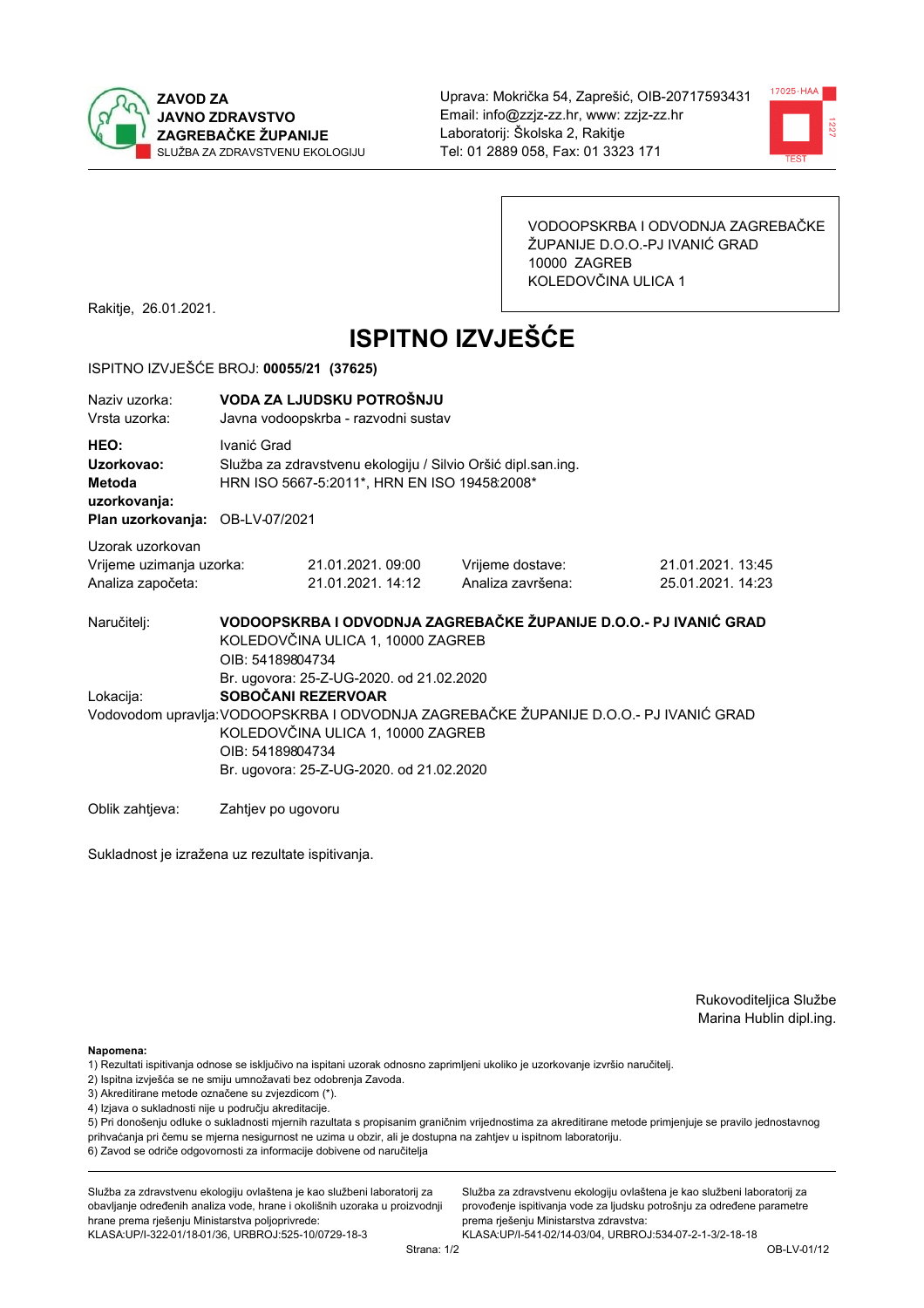# **REZULTATI ISPITIVANJA:**

| Pokazatelj                | <b>Metoda</b>                           | <b>MJ</b>                   | <b>Rezultatt</b> | MDK**       | <b>Sukladno</b> |
|---------------------------|-----------------------------------------|-----------------------------|------------------|-------------|-----------------|
| Temperatura               | Standard Methods 21st Ed.<br>2005.2550B | $^{\circ}$ C                | 12,8             | 25          | DA              |
| Slobodni rezidualni klor  | HRN EN ISO 7393-2:2018*                 | $mg/L$ Cl <sub>2</sub>      | 0,17             | 0,5         | DA              |
| Boja                      | HRN EN ISO 7887:2012                    | mg/L Pt/Co skale            | < 5              | 20          | DA              |
| Mutnoća                   | HRN EN ISO 7027-1:2016*                 | NTU jedinica                | 0, 16            | 4           | DA              |
| <b>Miris</b>              | HRN EN 1622:2008                        |                             | bez              | bez         | DA              |
| Okus                      | HRN EN 1622:2008                        |                             | bez              | bez         | DA              |
| pH                        | HRN EN ISO 10523:2012*                  | pH jedinica                 | 7,5              | $6.5 - 9.5$ | DA              |
| Temp.pri određivanju pH   |                                         | $\overline{c}$              | 17,4             |             |                 |
| Elektrovodljivost         | HRN EN 27888:2008*                      | µScm <sup>-1</sup> pri 20°C | 429              | 2.500       | DA              |
| Utrošak KMnO <sub>4</sub> | HRN EN ISO 8467:2001                    | mg/L $O_2$                  | 0,7              | 5,0         | DA              |
| Kloridi                   | HRN EN ISO 10304-1:2009*                | mg/L CI                     | 11,7             | 250,0       | DA              |
| Nitriti                   | HRN EN ISO 10304-1:2009*                | mg/L (NO <sub>2</sub> )     | 0,062            | 0,50        | DA              |
| Nitrati                   | HRN EN ISO 10304-1:2009*                | mg/L $(NO3)$                | 5,6              | 50          | DA              |
| Amonij                    | HRN ISO 7150-1:1998*                    | mg/L $(NH_A^+)$             | < 0,05           | 0,50        | DA              |

trezultat izražen kao manje od (<) odnosi se na granicu kvantifikacije

\*\*maksimalno dozvoljena koncentracija

## Izjava o sukladnosti

Prema ispitanim parametrima uzorak vode JE SUKLADAN zahtjevima članka 5. Zakona o vodi za ljudsku potrošnju (NN 56/2013, 64/2015, 104/2017, 115/2018, 16/2020) i priloga I Pravilnika o parametrima sukladnosti, metodama analize, monitoringu i planovima sigurnosti vode za ljudsku potrošnju te načinu vođenja registra pravnih osoba koje obavljaju djelatnost javne vodoopskrbe (NN 125/2017, 39/2020).

> Voditeljica Odsjeka Nikolina Ciban dipl.ing.

# Odsiek za mikrobiološka ispitivanja voda

# **REZULTATI ISPITIVANJA:**

| Pokazatelj             | <b>Metoda</b>           | <b>MJ</b>   | <b>Rezultat</b> | MDK** | Sukladno |
|------------------------|-------------------------|-------------|-----------------|-------|----------|
| Ukupni koliformi       | HRN EN ISO 9308-1:2014* | broj/100 mL |                 | 0     | DA       |
| Escherichia coli       | HRN EN ISO 9308-1:2014* | broj/100 mL | < 1             | 0     | DA       |
| Enterokoki             | HRN EN ISO 7899-2:2000* | broj/100 mL | < 1             | 0     | DA       |
| Pseudomonas aeruginosa | HRN EN ISO 16266:2008*  | broj/100 mL | < 1             | 0     | DA       |
| Aerobne bakt -36°C/48h | HRN EN ISO 6222:2000*   | broj/1 mL   | < 1             | 100   | DA       |
| Aerobne bakt -22°C/72h | HRN EN ISO 6222:2000*   | broj/1 mL   | < 1             | 100   | DA       |

\*\*maksimalno dozvoljena koncentracija

#### Izjava o sukladnosti

Prema ispitanim parametrima uzorak vode JE SUKLADAN zahtjevima članka 5. Zakona o vodi za ljudsku potrošnju (NN 56/2013, 64/2015, 104/2017, 115/2018, 16/2020) i priloga I Pravilnika o parametrima sukladnosti, metodama analize, monitoringu i planovima sigurnosti vode za ljudsku potrošnju te načinu vođenja registra pravnih osoba koje obavljaju djelatnost javne vodoopskrbe (NN 125/2017, 39/2020).

> Voditeljica Odsjeka Marina Hublin dipl.ing.

## KRAJ ISPITNOG IZVJEŠĆA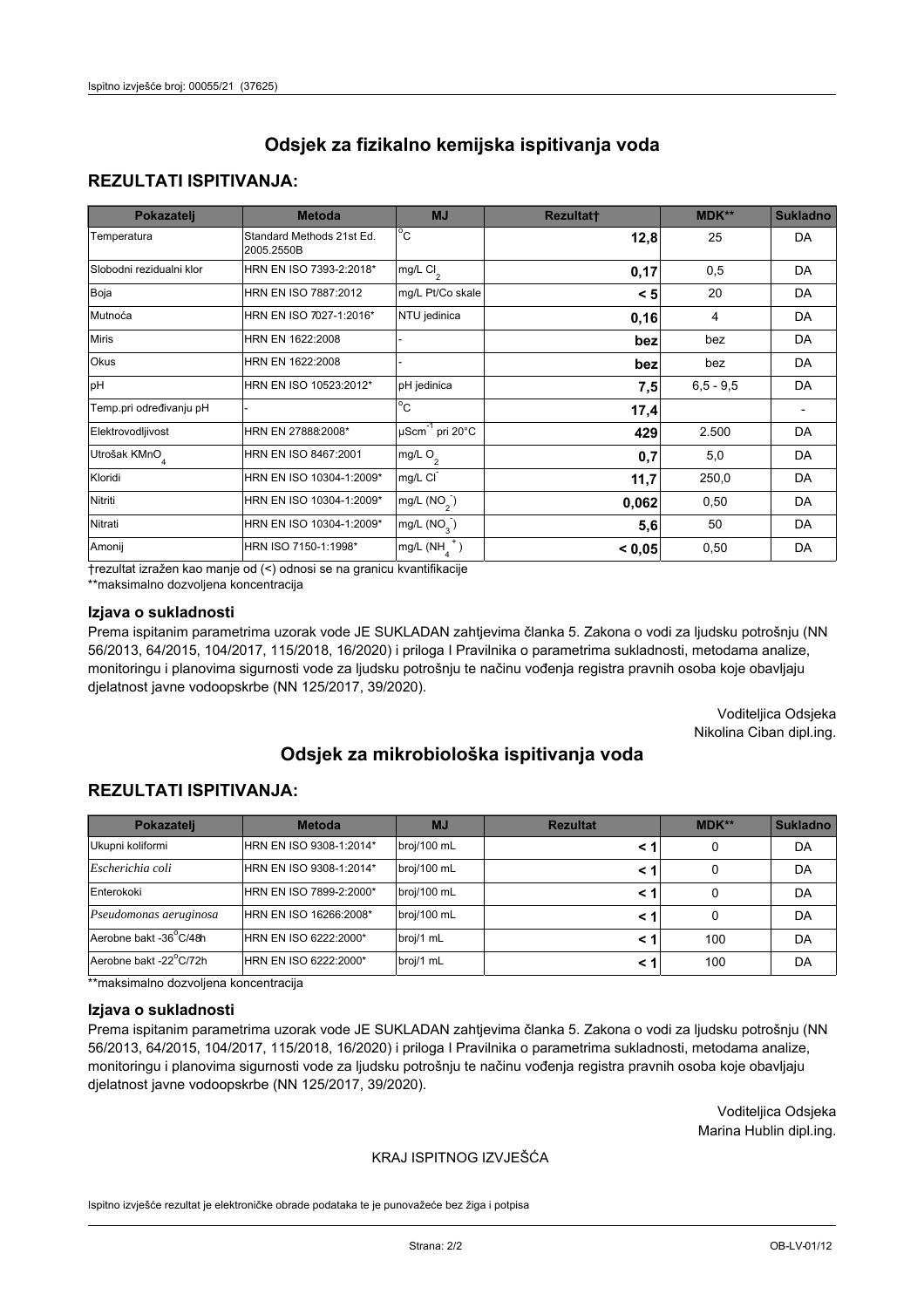



VODOOPSKRBA I ODVODNJA ZAGREBAČKE ŽUPANIJE D.O.O.-PJ IVANIĆ GRAD 10000 ZAGREB KOLEDOVČINA ULICA 1

Rakitje, 25.01.2021.

# **ISPITNO IZVJEŠĆE**

#### ISPITNO IZVJEŠĆE BROJ: 00054/21 (37624)

| Naziy uzorka:<br>Vrsta uzorka:                                                  | VODA ZA LJUDSKU POTROŠNJU<br>Javna vodoopskrba - razvodni sustav                                                                                                                                                                                                                        |                                      |                                       |                                       |  |  |
|---------------------------------------------------------------------------------|-----------------------------------------------------------------------------------------------------------------------------------------------------------------------------------------------------------------------------------------------------------------------------------------|--------------------------------------|---------------------------------------|---------------------------------------|--|--|
| HEO:<br>Uzorkovao:<br>Metoda<br>uzorkovanja:<br>Plan uzorkovanja: OB-LV-07/2021 | Ivanić Grad<br>Služba za zdravstvenu ekologiju / Silvio Oršić dipl.san.ing.<br>HRN ISO 5667-5:2011*, HRN EN ISO 19458:2008*                                                                                                                                                             |                                      |                                       |                                       |  |  |
| Uzorak uzorkovan<br>Vrijeme uzimanja uzorka:<br>Analiza započeta:               |                                                                                                                                                                                                                                                                                         | 21.01.2021.08:40<br>21.01.2021.14:12 | Vrijeme dostave:<br>Analiza završena: | 21.01.2021. 13:45<br>25.01.2021.10:00 |  |  |
| Naručitelj:                                                                     | VODOOPSKRBA I ODVODNJA ZAGREBAČKE ŽUPANIJE D.O.O.- PJ IVANIĆ GRAD<br>KOLEDOVČINA ULICA 1, 10000 ZAGREB<br>OIB: 54189804734                                                                                                                                                              |                                      |                                       |                                       |  |  |
| Lokacija:                                                                       | Br. ugovora: 25-Z-UG-2020. od 21.02.2020<br>DV PROLJEĆE, NAFTAPLINSKA 23A, KLOŠTAR IVANIĆ<br>Vodovodom upravlja: VODOOPSKRBA I ODVODNJA ZAGREBAČKE ŽUPANIJE D.O.O.- PJ IVANIĆ GRAD<br>KOLEDOVČINA ULICA 1, 10000 ZAGREB<br>OIB: 54189804734<br>Br. ugovora: 25-Z-UG-2020. od 21.02.2020 |                                      |                                       |                                       |  |  |
| Oblik zahtieva:                                                                 | Zahtjev po ugovoru                                                                                                                                                                                                                                                                      |                                      |                                       |                                       |  |  |

Sukladnost je izražena uz rezultate ispitivanja.

Rukovoditeljica Službe Marina Hublin dipl.ing.

Napomena:

- 1) Rezultati ispitivanja odnose se isključivo na ispitani uzorak odnosno zaprimljeni ukoliko je uzorkovanje izvršio naručiteli.
- 2) Ispitna izvješća se ne smiju umnožavati bez odobrenja Zavoda.
- 3) Akreditirane metode označene su zvjezdicom (\*).
- 4) Izjava o sukladnosti nije u području akreditacije.

5) Pri donošenju odluke o sukladnosti mjernih razultata s propisanim graničnim vrijednostima za akreditirane metode primjenjuje se pravilo jednostavnog prihvaćanja pri čemu se mjerna nesigurnost ne uzima u obzir, ali je dostupna na zahtjev u ispitnom laboratoriju.

6) Zavod se odriče odgovornosti za informacije dobivene od naručitelja

Služba za zdravstvenu ekologiju ovlaštena je kao službeni laboratorij za obavljanje određenih analiza vode, hrane i okolišnih uzoraka u proizvodnji hrane prema rješenju Ministarstva poljoprivrede: KLASA.UP/I-322-01/18-01/36, URBROJ:525-10/0729-18-3

Služba za zdravstvenu ekologiju ovlaštena je kao službeni laboratorij za provođenje ispitivanja vode za ljudsku potrošnju za određene parametre prema riešenju Ministarstva zdravstva: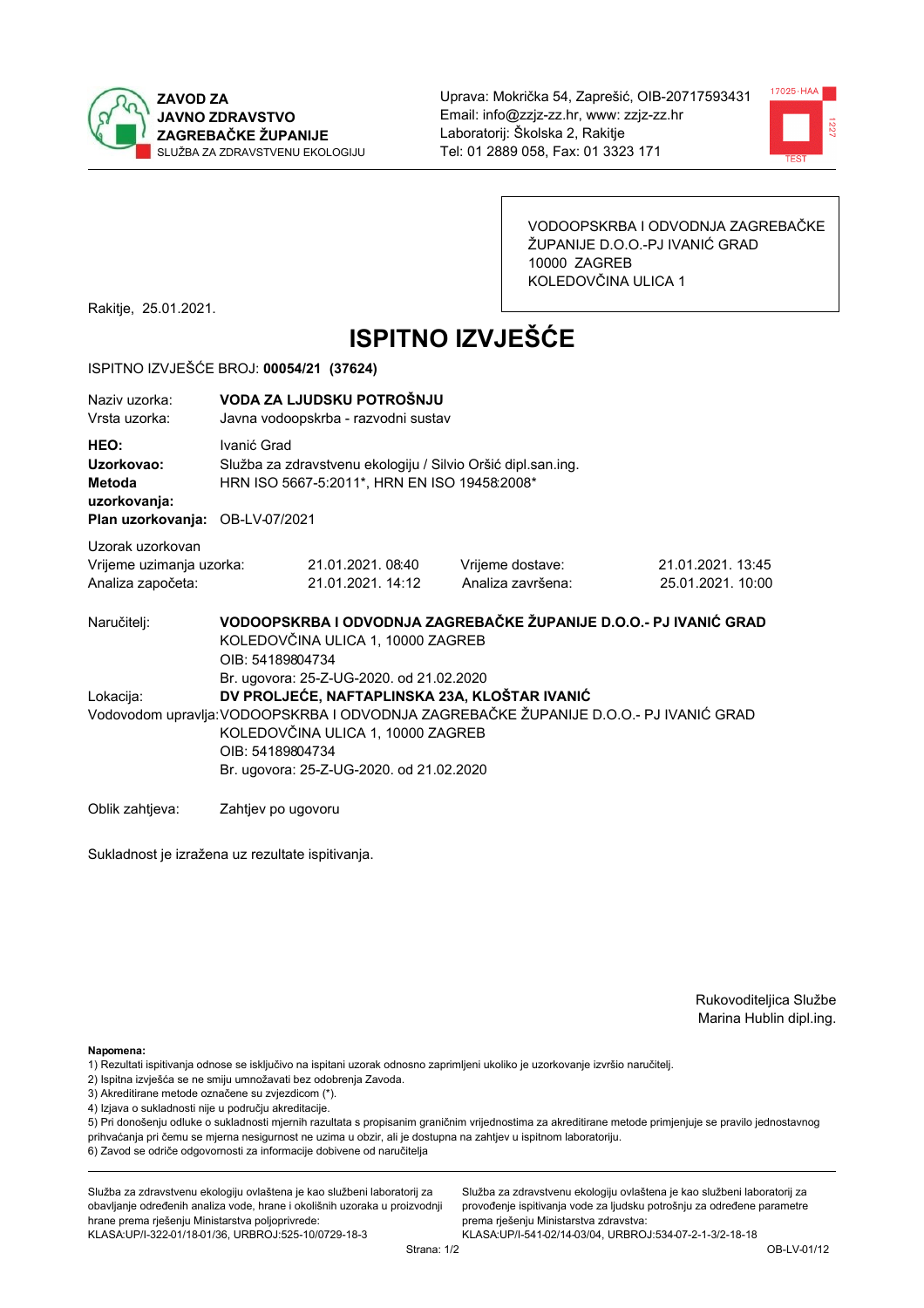# **REZULTATI ISPITIVANJA:**

| Pokazatelj                | <b>Metoda</b>                           | <b>MJ</b>                   | <b>Rezultatt</b> | <b>MDK**</b> | <b>Sukladno</b> |
|---------------------------|-----------------------------------------|-----------------------------|------------------|--------------|-----------------|
| Temperatura               | Standard Methods 21st Ed.<br>2005.2550B | $^{\circ}$ C                | 10,8             | 25           | DA              |
| Slobodni rezidualni klor  | HRN EN ISO 7393-2:2018*                 | mg/L $Cl_2$                 | 0,33             | 0,5          | DA              |
| Boja                      | HRN EN ISO 7887:2012                    | mg/L Pt/Co skale            | < 5              | 20           | DA              |
| Mutnoća                   | HRN EN ISO 7027-1:2016*                 | NTU jedinica                | 0,18             | 4            | DA              |
| <b>Miris</b>              | HRN EN 1622:2008                        |                             | bez              | bez          | DA              |
| Okus                      | HRN EN 1622:2008                        |                             | bez              | bez          | DA              |
| pH                        | HRN EN ISO 10523:2012*                  | pH jedinica                 | 7,4              | $6.5 - 9.5$  | <b>DA</b>       |
| Temp.pri određivanju pH   |                                         | $\overline{c}$              | 18,6             |              |                 |
| Elektrovodljivost         | HRN EN 27888:2008*                      | µScm <sup>-1</sup> pri 20°C | 442              | 2.500        | DA              |
| Utrošak KMnO <sub>4</sub> | HRN EN ISO 8467:2001                    | mg/L O <sub>2</sub>         | 0,5              | 5,0          | DA              |
| Kloridi                   | HRN EN ISO 10304-1:2009*                | mg/L CI                     | 11,7             | 250,0        | DA              |
| Nitriti                   | HRN EN ISO 10304-1:2009*                | mg/L $(NO2)$                | 0,059            | 0,50         | DA              |
| Nitrati                   | HRN EN ISO 10304-1:2009*                | mg/L $(NO3)$                | 5,6              | 50           | DA              |
| Amonij                    | HRN ISO 7150-1:1998*                    | mg/L $(NH_A^+)$             | < 0,05           | 0,50         | DA              |

trezultat izražen kao manje od (<) odnosi se na granicu kvantifikacije

\*\*maksimalno dozvoljena koncentracija

## Izjava o sukladnosti

Prema ispitanim parametrima uzorak vode JE SUKLADAN zahtjevima članka 5. Zakona o vodi za ljudsku potrošnju (NN 56/2013, 64/2015, 104/2017, 115/2018, 16/2020) i priloga I Pravilnika o parametrima sukladnosti, metodama analize, monitoringu i planovima sigurnosti vode za ljudsku potrošnju te načinu vođenja registra pravnih osoba koje obavljaju djelatnost javne vodoopskrbe (NN 125/2017, 39/2020).

> Voditeljica Odsjeka Nikolina Ciban dipl.ing.

# Odsiek za mikrobiološka ispitivanja voda

# **REZULTATI ISPITIVANJA:**

| Pokazatelj             | <b>Metoda</b>           | <b>MJ</b>   | <b>Rezultat</b> | MDK** | Sukladno |
|------------------------|-------------------------|-------------|-----------------|-------|----------|
| Ukupni koliformi       | HRN EN ISO 9308-1:2014* | broj/100 mL |                 | 0     | DA       |
| Escherichia coli       | HRN EN ISO 9308-1:2014* | broj/100 mL | < 1             | 0     | DA       |
| Enterokoki             | HRN EN ISO 7899-2:2000* | broj/100 mL | < 1             | 0     | DA       |
| Pseudomonas aeruginosa | HRN EN ISO 16266:2008*  | broj/100 mL | < 1             | 0     | DA       |
| Aerobne bakt -36°C/48h | HRN EN ISO 6222:2000*   | broj/1 mL   | < 1             | 100   | DA       |
| Aerobne bakt -22°C/72h | HRN EN ISO 6222:2000*   | broj/1 mL   | < 1             | 100   | DA       |

\*\*maksimalno dozvoljena koncentracija

#### Izjava o sukladnosti

Prema ispitanim parametrima uzorak vode JE SUKLADAN zahtjevima članka 5. Zakona o vodi za ljudsku potrošnju (NN 56/2013, 64/2015, 104/2017, 115/2018, 16/2020) i priloga I Pravilnika o parametrima sukladnosti, metodama analize, monitoringu i planovima sigurnosti vode za ljudsku potrošnju te načinu vođenja registra pravnih osoba koje obavljaju djelatnost javne vodoopskrbe (NN 125/2017, 39/2020).

> Voditeljica Odsjeka Marina Hublin dipl.ing.

## KRAJ ISPITNOG IZVJEŠĆA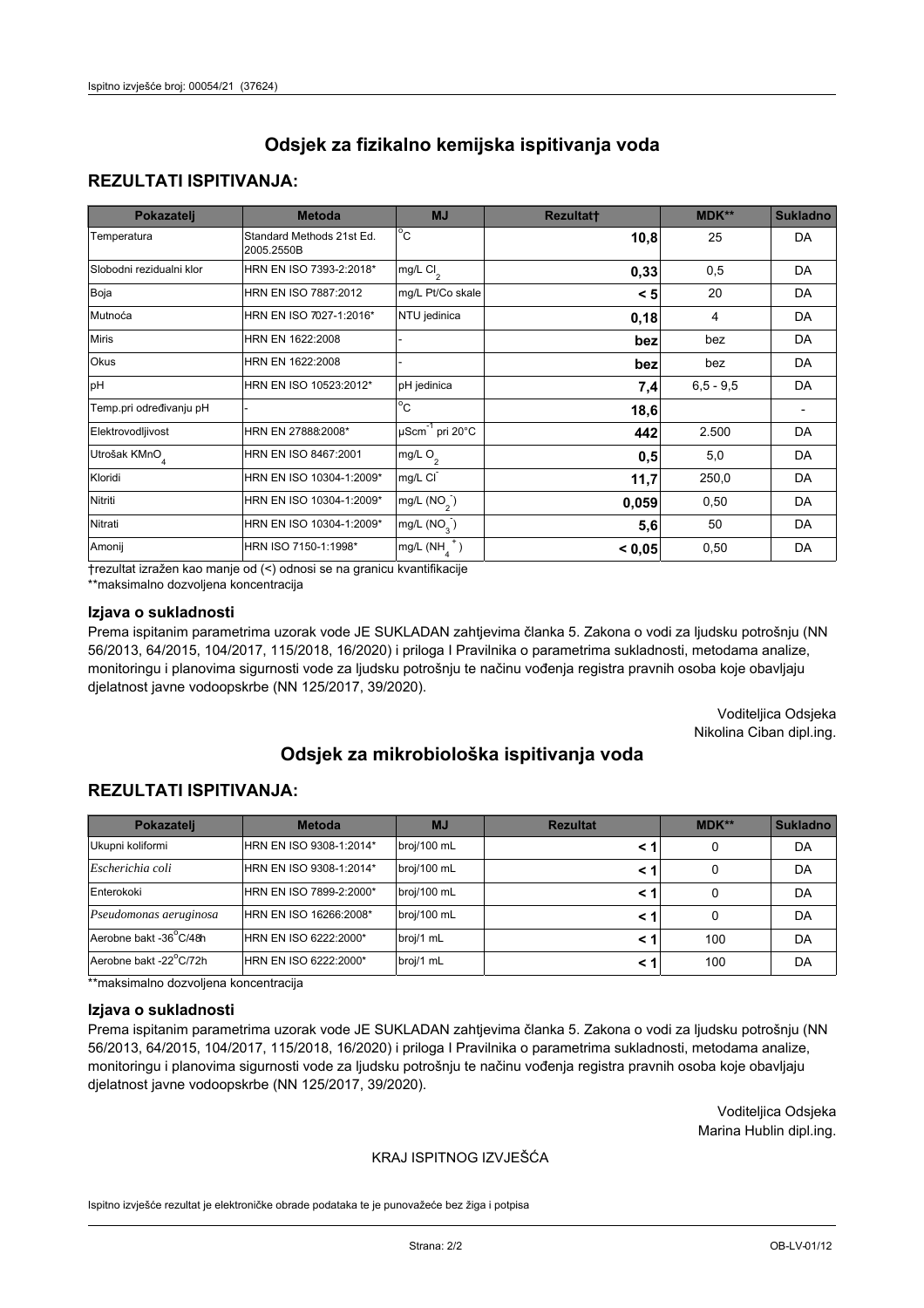



VODOOPSKRBA I ODVODNJA ZAGREBAČKE ŽUPANIJE D.O.O.-PJ IVANIĆ GRAD 10000 ZAGREB KOLEDOVČINA ULICA 1

Rakitje, 25.01.2021.

# **ISPITNO IZVJEŠĆE**

#### ISPITNO IZVJEŠĆE BROJ: 00053/21 (37623)

| Naziv uzorka:<br>Vrsta uzorka:                                                  | VODA ZA LJUDSKU POTROŠNJU<br>Javna vodoopskrba - razvodni sustav                                                            |                  |                                                                                       |                   |  |  |
|---------------------------------------------------------------------------------|-----------------------------------------------------------------------------------------------------------------------------|------------------|---------------------------------------------------------------------------------------|-------------------|--|--|
| HEO:<br>Uzorkovao:<br>Metoda<br>uzorkovanja:<br>Plan uzorkovanja: OB-LV-07/2021 | Ivanić Grad<br>Služba za zdravstvenu ekologiju / Silvio Oršić dipl.san.ing.<br>HRN ISO 5667-5:2011*, HRN EN ISO 19458:2008* |                  |                                                                                       |                   |  |  |
| Uzorak uzorkovan                                                                |                                                                                                                             |                  |                                                                                       |                   |  |  |
| Vrijeme uzimanja uzorka:                                                        |                                                                                                                             | 21.01.2021.08:25 | Vrijeme dostave:                                                                      | 21.01.2021. 13:45 |  |  |
| Analiza započeta:                                                               |                                                                                                                             | 21.01.2021.14:11 | Analiza završena:                                                                     | 25.01.2021.09:59  |  |  |
| Naručitelj:                                                                     | VODOOPSKRBA I ODVODNJA ZAGREBAČKE ŽUPANIJE D.O.O.- PJ IVANIĆ GRAD<br>KOLEDOVČINA ULICA 1, 10000 ZAGREB<br>OIB: 54189804734  |                  |                                                                                       |                   |  |  |
| Lokacija:                                                                       | Br. ugovora: 25-Z-UG-2020. od 21.02.2020                                                                                    |                  | DV LIVADA, MILKE TRNINE BB, ŽERAVINEC, IVANIĆ GRAD                                    |                   |  |  |
|                                                                                 | KOLEDOVČINA ULICA 1, 10000 ZAGREB<br>OIB: 54189804734<br>Br. ugovora: 25-Z-UG-2020. od 21.02.2020                           |                  | Vodovodom upravlja: VODOOPSKRBA I ODVODNJA ZAGREBAČKE ŽUPANIJE D.O.O.- PJ IVANIĆ GRAD |                   |  |  |
| Oblik zahtieva:                                                                 | Zahtjev po ugovoru                                                                                                          |                  |                                                                                       |                   |  |  |

Sukladnost je izražena uz rezultate ispitivanja.

Rukovoditeljica Službe Marina Hublin dipl.ing.

Napomena:

- 1) Rezultati ispitivanja odnose se isključivo na ispitani uzorak odnosno zaprimljeni ukoliko je uzorkovanje izvršio naručiteli.
- 2) Ispitna izvješća se ne smiju umnožavati bez odobrenja Zavoda.
- 3) Akreditirane metode označene su zvjezdicom (\*).
- 4) Izjava o sukladnosti nije u području akreditacije.

5) Pri donošenju odluke o sukladnosti mjernih razultata s propisanim graničnim vrijednostima za akreditirane metode primjenjuje se pravilo jednostavnog prihvaćanja pri čemu se mjerna nesigurnost ne uzima u obzir, ali je dostupna na zahtjev u ispitnom laboratoriju.

6) Zavod se odriče odgovornosti za informacije dobivene od naručitelja

Služba za zdravstvenu ekologiju ovlaštena je kao službeni laboratorij za obavljanje određenih analiza vode, hrane i okolišnih uzoraka u proizvodnji hrane prema rješenju Ministarstva poljoprivrede: KLASA.UP/I-322-01/18-01/36, URBROJ:525-10/0729-18-3

Služba za zdravstvenu ekologiju ovlaštena je kao službeni laboratorij za provođenje ispitivanja vode za ljudsku potrošnju za određene parametre prema riešenju Ministarstva zdravstva: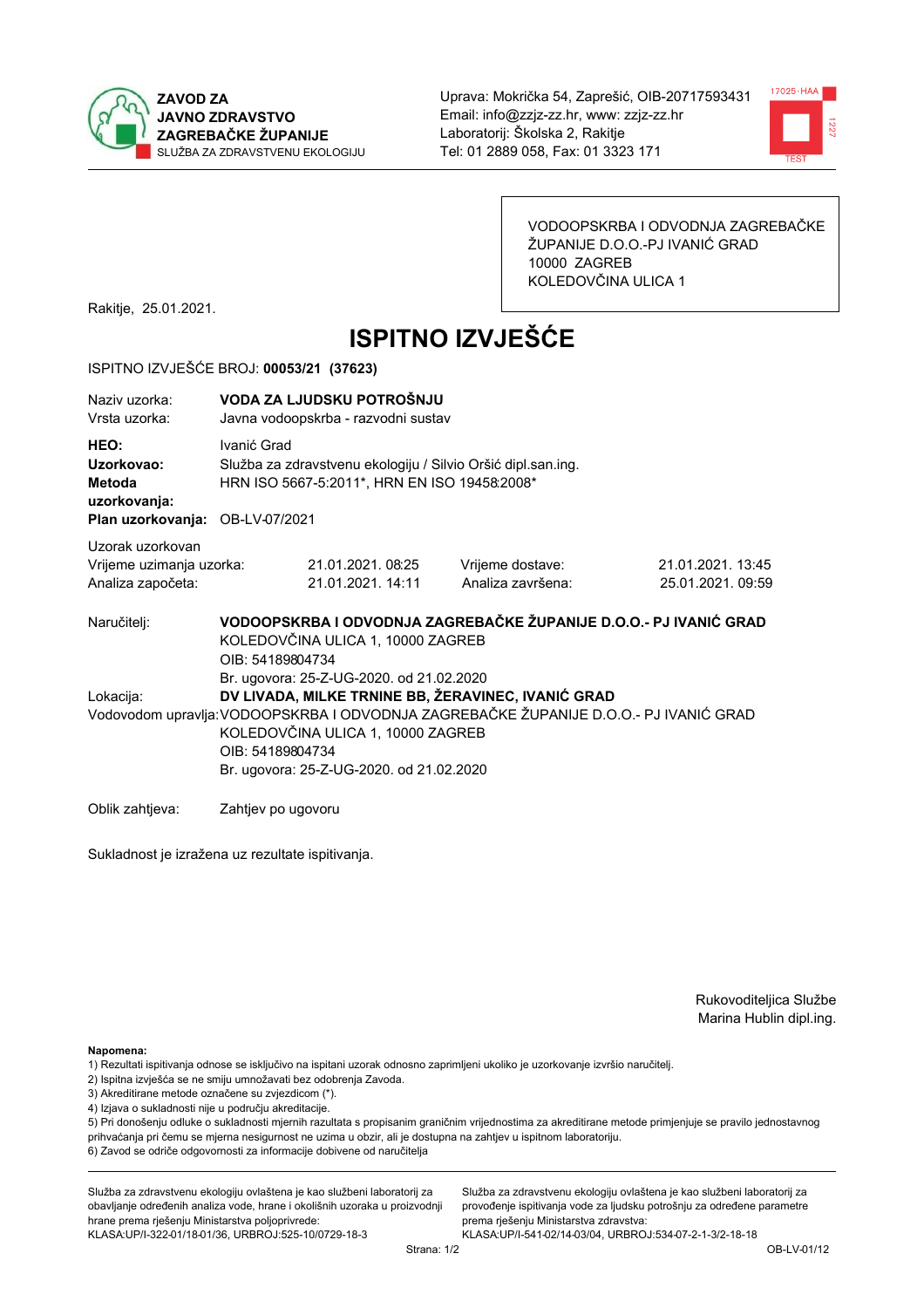# **REZULTATI ISPITIVANJA:**

| Pokazatelj                | <b>Metoda</b>                           | <b>MJ</b>                   | <b>Rezultatt</b> | MDK**       | <b>Sukladno</b> |
|---------------------------|-----------------------------------------|-----------------------------|------------------|-------------|-----------------|
| Temperatura               | Standard Methods 21st Ed.<br>2005.2550B | $^{\circ}$ C                | 14               | 25          | DA              |
| Slobodni rezidualni klor  | HRN EN ISO 7393-2:2018*                 | $mg/L$ Cl <sub>2</sub>      | 0,20             | 0,5         | DA              |
| Boja                      | HRN EN ISO 7887:2012                    | mg/L Pt/Co skale            | < 5              | 20          | DA              |
| Mutnoća                   | HRN EN ISO 7027-1:2016*                 | NTU jedinica                | 0,18             | 4           | DA              |
| <b>Miris</b>              | HRN EN 1622:2008                        |                             | bez              | bez         | DA              |
| Okus                      | HRN EN 1622:2008                        |                             | bez              | bez         | DA              |
| pH                        | HRN EN ISO 10523:2012*                  | pH jedinica                 | 7,5              | $6.5 - 9.5$ | DA              |
| Temp.pri određivanju pH   |                                         | $\overline{c}$              | 18,8             |             |                 |
| Elektrovodljivost         | HRN EN 27888:2008*                      | µScm <sup>-1</sup> pri 20°C | 446              | 2.500       | DA              |
| Utrošak KMnO <sub>4</sub> | HRN EN ISO 8467:2001                    | mg/L $O_2$                  | 0,7              | 5,0         | DA              |
| Kloridi                   | HRN EN ISO 10304-1:2009*                | mg/L CI                     | 11,8             | 250,0       | DA              |
| Nitriti                   | HRN EN ISO 10304-1:2009*                | mg/L (NO <sub>2</sub> )     | 0,061            | 0,50        | DA              |
| Nitrati                   | HRN EN ISO 10304-1:2009*                | mg/L $(NO3)$                | 5,6              | 50          | DA              |
| Amonij                    | HRN ISO 7150-1:1998*                    | mg/L $(NH_A^+)$             | < 0,05           | 0,50        | DA              |

trezultat izražen kao manje od (<) odnosi se na granicu kvantifikacije

\*\*maksimalno dozvoljena koncentracija

## Izjava o sukladnosti

Prema ispitanim parametrima uzorak vode JE SUKLADAN zahtjevima članka 5. Zakona o vodi za ljudsku potrošnju (NN 56/2013, 64/2015, 104/2017, 115/2018, 16/2020) i priloga I Pravilnika o parametrima sukladnosti, metodama analize, monitoringu i planovima sigurnosti vode za ljudsku potrošnju te načinu vođenja registra pravnih osoba koje obavljaju djelatnost javne vodoopskrbe (NN 125/2017, 39/2020).

> Voditeljica Odsjeka Nikolina Ciban dipl.ing.

# Odsiek za mikrobiološka ispitivanja voda

# **REZULTATI ISPITIVANJA:**

| Pokazatelj             | <b>Metoda</b>           | <b>MJ</b>   | <b>Rezultat</b> | MDK** | Sukladno |
|------------------------|-------------------------|-------------|-----------------|-------|----------|
| Ukupni koliformi       | HRN EN ISO 9308-1:2014* | broj/100 mL |                 | 0     | DA       |
| Escherichia coli       | HRN EN ISO 9308-1:2014* | broj/100 mL | < 1             | 0     | DA       |
| Enterokoki             | HRN EN ISO 7899-2:2000* | broj/100 mL | < 1             | 0     | DA       |
| Pseudomonas aeruginosa | HRN EN ISO 16266:2008*  | broj/100 mL | < 1             | 0     | DA       |
| Aerobne bakt -36°C/48h | HRN EN ISO 6222:2000*   | broj/1 mL   | < 1             | 100   | DA       |
| Aerobne bakt -22°C/72h | HRN EN ISO 6222:2000*   | broj/1 mL   | < 1             | 100   | DA       |

\*\*maksimalno dozvoljena koncentracija

#### Izjava o sukladnosti

Prema ispitanim parametrima uzorak vode JE SUKLADAN zahtjevima članka 5. Zakona o vodi za ljudsku potrošnju (NN 56/2013, 64/2015, 104/2017, 115/2018, 16/2020) i priloga I Pravilnika o parametrima sukladnosti, metodama analize, monitoringu i planovima sigurnosti vode za ljudsku potrošnju te načinu vođenja registra pravnih osoba koje obavljaju djelatnost javne vodoopskrbe (NN 125/2017, 39/2020).

> Voditeljica Odsjeka Marina Hublin dipl.ing.

## KRAJ ISPITNOG IZVJEŠĆA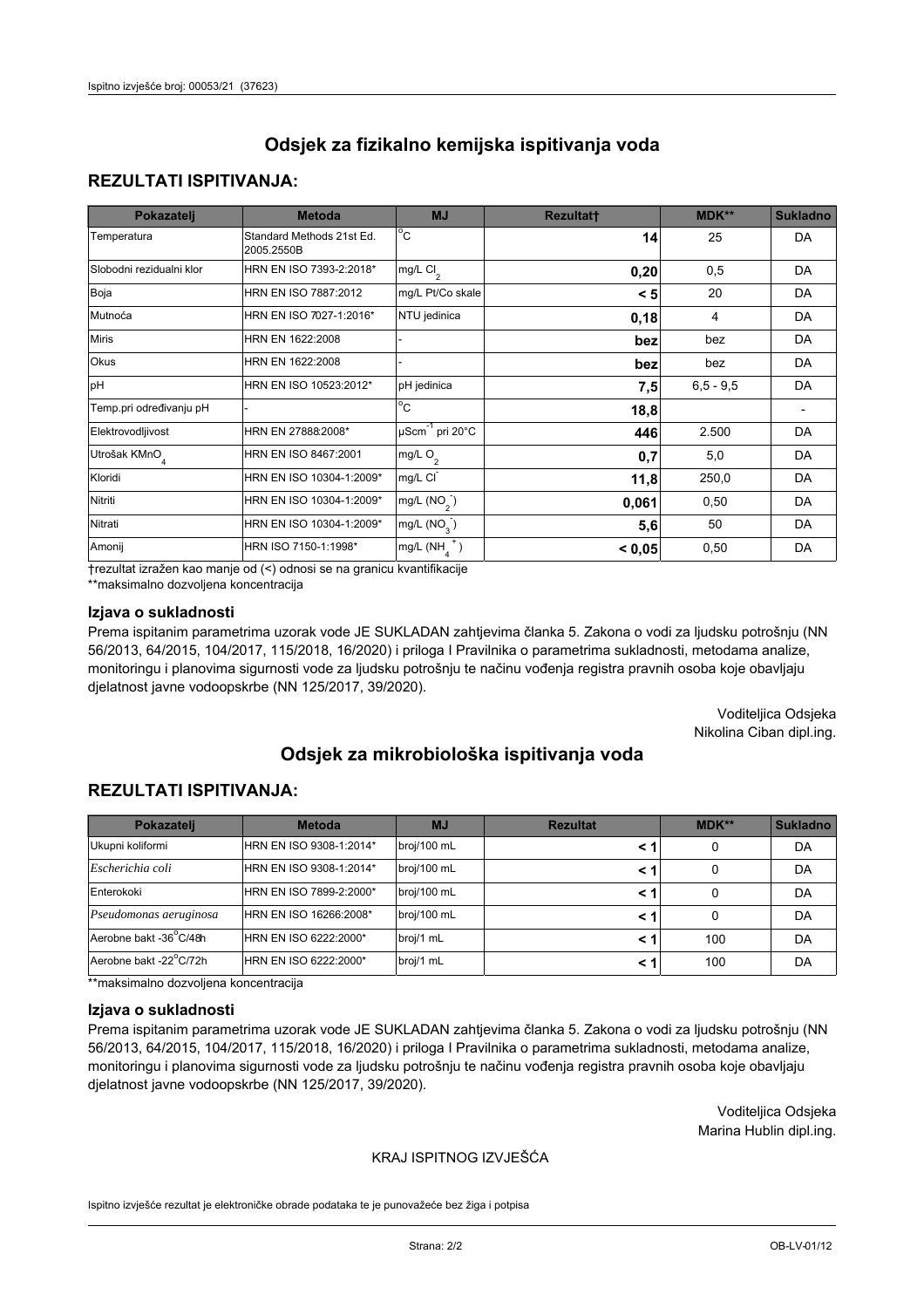



VODOOPSKRBA I ODVODNJA ZAGREBAČKE ŽUPANIJE D.O.O.-PJ IVANIĆ GRAD 10000 ZAGREB KOLEDOVČINA ULICA 1

Rakitje, 25.01.2021.

# **ISPITNO IZVJEŠĆE**

#### ISPITNO IZVJEŠĆE BROJ: 00052/21 (37622)

| Naziv uzorka:<br>Vrsta uzorka:                                                         | VODA ZA LJUDSKU POTROŠNJU<br>Javna vodoopskrba - razvodni sustav                                                                                                                                                                                                       |                                      |                                       |                                       |  |  |
|----------------------------------------------------------------------------------------|------------------------------------------------------------------------------------------------------------------------------------------------------------------------------------------------------------------------------------------------------------------------|--------------------------------------|---------------------------------------|---------------------------------------|--|--|
| HEO:<br>Uzorkovao:<br><b>Metoda</b><br>uzorkovanja:<br>Plan uzorkovanja: OB-LV-07/2021 | Ivanić Grad<br>Služba za zdravstvenu ekologiju / Silvio Oršić dipl.san.ing.<br>HRN ISO 5667-5:2011*, HRN EN ISO 19458:2008*                                                                                                                                            |                                      |                                       |                                       |  |  |
| Uzorak uzorkovan<br>Vrijeme uzimanja uzorka:<br>Analiza započeta:                      |                                                                                                                                                                                                                                                                        | 21.01.2021.08:00<br>21.01.2021.14:10 | Vrijeme dostave:<br>Analiza završena: | 21.01.2021. 13:45<br>25.01.2021.09:59 |  |  |
| Naručitelj:                                                                            | VODOOPSKRBA I ODVODNJA ZAGREBAČKE ŽUPANIJE D.O.O.- PJ IVANIĆ GRAD<br>KOLEDOVČINA ULICA 1, 10000 ZAGREB<br>OIB: 54189804734                                                                                                                                             |                                      |                                       |                                       |  |  |
| Lokacija:                                                                              | Br. ugovora: 25-Z-UG-2020. od 21.02.2020<br>NH KOD ŠKOLE, POSAVSKI BREGI<br>Vodovodom upravlja: VODOOPSKRBA I ODVODNJA ZAGREBAČKE ŽUPANIJE D.O.O.- PJ IVANIĆ GRAD<br>KOLEDOVČINA ULICA 1, 10000 ZAGREB<br>OIB: 54189804734<br>Br. ugovora: 25-Z-UG-2020. od 21.02.2020 |                                      |                                       |                                       |  |  |
| Oblik zahtjeva:                                                                        | Zahtjev po ugovoru                                                                                                                                                                                                                                                     |                                      |                                       |                                       |  |  |

Sukladnost je izražena uz rezultate ispitivanja.

Rukovoditeljica Službe Marina Hublin dipl.ing.

Napomena:

- 1) Rezultati ispitivanja odnose se isključivo na ispitani uzorak odnosno zaprimljeni ukoliko je uzorkovanje izvršio naručiteli.
- 2) Ispitna izvješća se ne smiju umnožavati bez odobrenja Zavoda.
- 3) Akreditirane metode označene su zvjezdicom (\*).
- 4) Izjava o sukladnosti nije u području akreditacije.

5) Pri donošenju odluke o sukladnosti mjernih razultata s propisanim graničnim vrijednostima za akreditirane metode primjenjuje se pravilo jednostavnog prihvaćanja pri čemu se mjerna nesigurnost ne uzima u obzir, ali je dostupna na zahtjev u ispitnom laboratoriju.

6) Zavod se odriče odgovornosti za informacije dobivene od naručitelja

Služba za zdravstvenu ekologiju ovlaštena je kao službeni laboratorij za obavljanje određenih analiza vode, hrane i okolišnih uzoraka u proizvodnji hrane prema rješenju Ministarstva poljoprivrede: KLASA.UP/I-322-01/18-01/36, URBROJ:525-10/0729-18-3

Služba za zdravstvenu ekologiju ovlaštena je kao službeni laboratorij za provođenje ispitivanja vode za ljudsku potrošnju za određene parametre prema riešenju Ministarstva zdravstva: